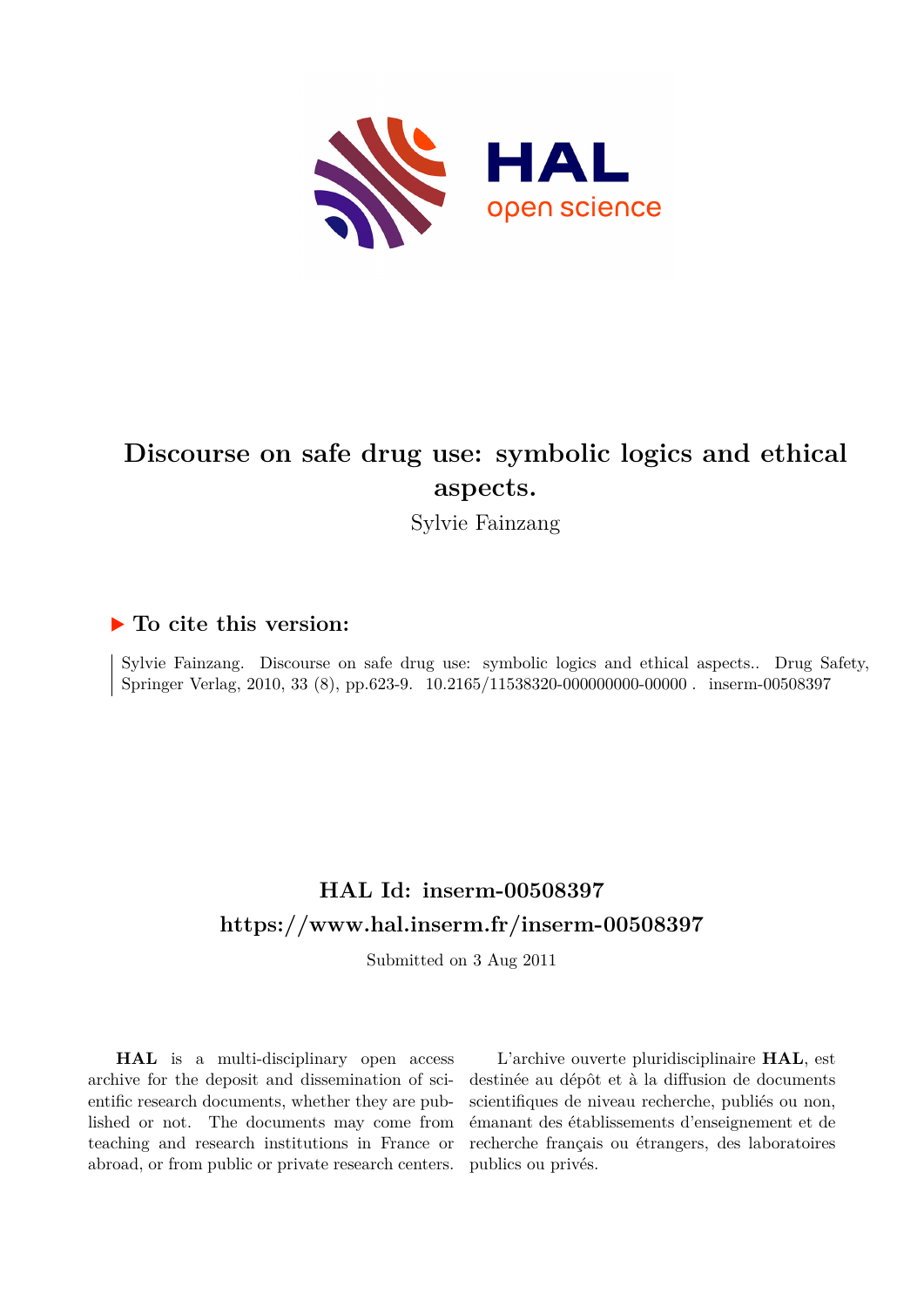#### **Discourse on safe drug use: symbolic logics and ethical aspects**

#### Sylvie FAINZANG, INSERM (Cermes3), Paris

#### **Abstract:**

Drug safety is not a matter for healthcare professionals alone. As actors, patients are also concerned, at three different levels: 1) with regard to their behaviour and choices of drugs, with a view to reducing adverse reactions, 2) with regard to the discourse sometimes used by doctors in relation to prescribed drugs, 3) with regard to the discourses of the pharmaceutical industry concerning how they use their drugs within the framework of self-medication. We will examine these aspects on the basis of data gathered in France during anthropological studies on drug use.

1. Patients' concerns about reducing adverse effects give rise to a series of behaviours relating to drug use. They start with the identification of what they regard as a risk inherent in the substances or linked to uncontrolled use of drugs and try to neutralize their risks by modifying or modulating the prescriptions in line with various parameters. They take into account dimensions as varied as: the nature of the prescribed drugs, the quantity, the dosage and the preservation of certain functions or organs, and follow their own rules of conduct in order to reduce risks. These dimensions bring into play both representations of the drug and representations of the person, and consider the effects or the risks of drugs in their physical, psychic, behavioural and social aspects.

2. We consider here doctors' discourse towards patients regarding the risks and possible effects of drugs, in particular the discourse of those who choose to hide the undesirable effects of drugs from their patients – or even to lie to them on this subject – with the aim of not jeopardizing the patient's compliance. This situation involves comparing two logics: ethics of care versus ethics of information.

3. Regarding the pharmaceutical industry's discourse on self-medication and risks. Although it promotes self-medication on the basis of patients' growing desire for autonomy and competency, the pharmaceutical industry has a discourse which stigmatizes the home medicine cabinet for reasons of safety, which in fact questions patients' ability to use drugs properly.

This analysis shows that the various behaviours and discourses relating to the risks of drugs are impregnated with symbolic, ethical and cultural logics. As a consequence, above and beyond works carried out on the question of pharmacovigilance, examining the issue of safe drug use involves studying the human (social and cultural) aspects which govern part of the discourses and practices relating to drug safety.

The issue of drug safety is an important one, not only for health professionals but also for patients. Indeed, if one takes into consideration the definition that Théophile & Bégaud (1) propose, which considers pharmacovigilance as "part of pharmaco-epidemiology devoted to managing and preventing risks" (p. 120), pharmacovigilance clearly comes across as an activity falling within the competency of professionals: "pharmacovigilance covers all activities aimed at detecting, evaluating, quantifying, preventing the harmful effects of drugs, and at optimizing the benefit/risk ratio through adapted, individual or collective decisions: to prescribe a drug or not, to adapt or to interrupt a treatment, to modify the indications of the drug or the information given to doctors or patients, or even to withdraw the drug from the market".

However, patients are also concerned about reducing the risks of drugs, given that they manage their prescriptions so as to limit or avoid risks related to the consumption of drugs which are likely to have adverse effects, even though the logics on which they are based cannot be identified with those of the professionals. Whilst it is of course not in patients' power to withdraw any drugs from the market, they can nevertheless remove them from their shopping basket. On the other hand, doctors do have a discourse directed towards patients about drug risks,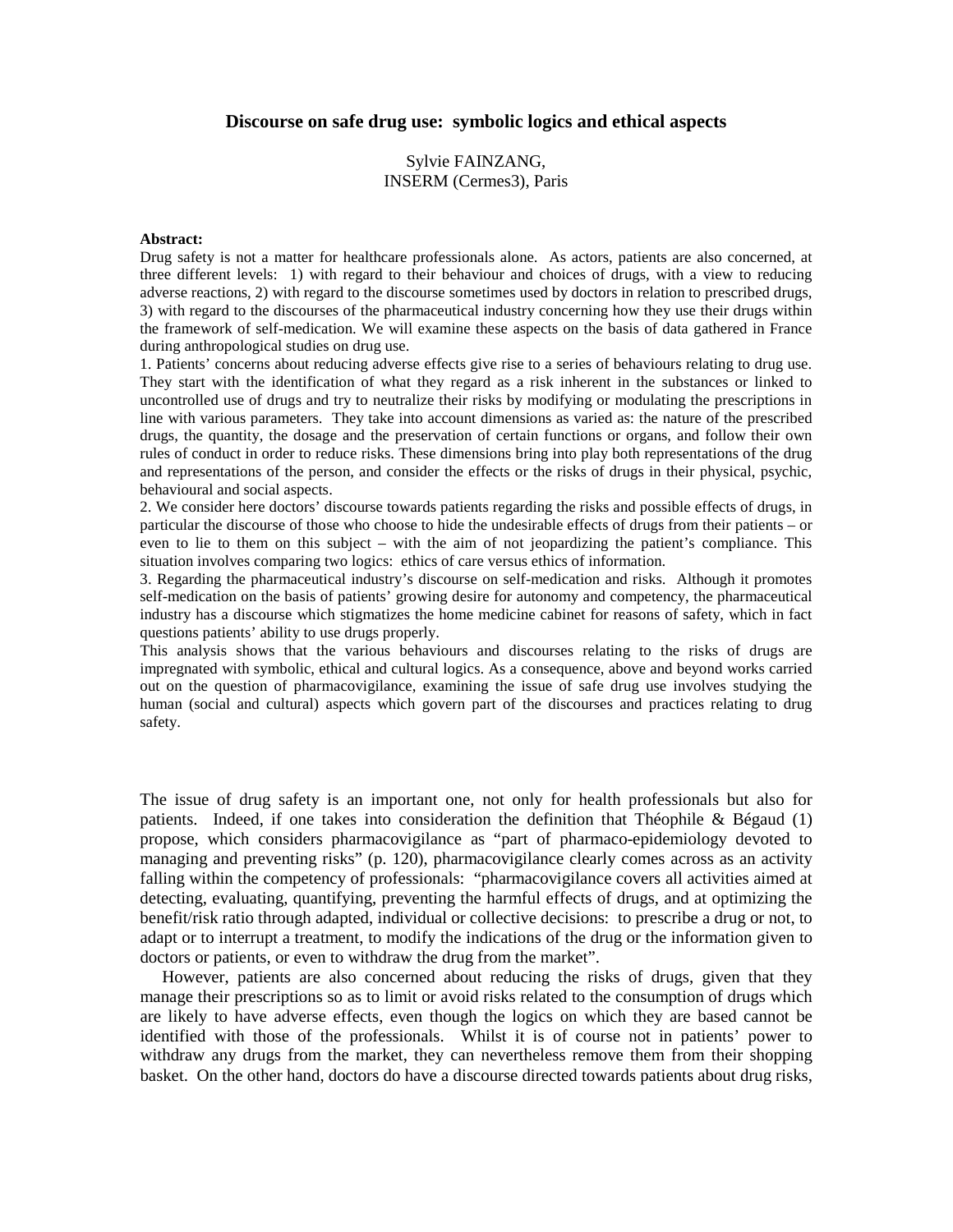and what they choose to say raises questions of both a medical and an ethical nature. Finally, the industry also has a discourse directed towards patients, not only through drug inserts, but also in the debates on drugs which take place in the public sphere, in particular on self-medication.

This paper focuses on certain discourses and practices with regard to the issue of risks of pharmaceuticals, 1) regarding the behaviours patients adopt to reduce the adverse effects of the drugs, 2) regarding what some doctors say to patients about drug risks, 3) regarding what the pharmaceutical industry says about self-medication and risks. Overall, this insight will allow us to underline the symbolic logics and the ethical aspects which are at stake. The data come from three anthropological research projects in France: one on patients' relationships with drugs according to their religious-cultural origin, the second concerning the information passed between patients and doctors, including information relating to pharmaceuticals and the third on selfmedication.

The purpose of anthropology is the explanatory and comparative study of the social and cultural characteristics of human groups. It starts by taking an in-depth look at a small group of people, analysing their discourses and practices. It is the latter which provide the data used for qualitative analysis, which are collected through long-term observation in order to identify – through the gestures, speech and actions of individuals, along with their recurrence and meaning within a given context – what this says about their logics and systems of thinking. At the methodological level, anthropology is largely based on monographs and case studies. On the basis of the data collected, it does not pretend to provide results which are statistically representative, but aims to uncover trends which allow us to reveal both the constants and the differences between the individuals and groups under study. In this respect, Hamel (2) makes the distinction between "statistical representativeness" and "theoretical representativeness", echoing Marcel Mauss (3), for whom "It is an error to believe that the credence a scientific proposal deserves closely depends on the number of cases believed able to verify it" (p. 391). A distinction is made between the object of the study (a given cultural group) and the group of informants which represents it and which serves as an observatory. The sample is constructed using what Hamel (4) calls "methodological imagination", where the case under study has the epistemological qualities that enable it to "represent" the group as a whole and which allow generalisation. As Bourdieu (5) said, "a single, well-constructed case ceases to be particular".

#### **Patients' behaviours**

The patients' concern for reducing adverse effects gives rise to a series of behaviours (rules of conduct) which go from the modification of medical prescriptions to the refusal to follow them, liable to be labelled as non-compliance behaviours by medical doctors. Starting from an identification of what they regard as a risk inherent in the substances, or linked to uncontrolled use of drugs (even when they are prescribed), patients try to neutralize these risks by modifying or modulating the prescriptions in line with various parameters.

The data on which this analysis rests have been collected within the framework of a study carried out in France on the behaviour of patients with regard to drugs (6). The study was carried out among four groups of patients from different religious backgrounds: Catholic, Protestant, Jewish and Muslim. This qualitative study consisted of interviews and observations, both in hospital settings and in patients' homes. The aims of the study were to determine what representations these subjects had of drugs in general and psychotropic drugs in particular, on what basis they do or do not use them, and what stands in the way of their use. Subjects were chosen on the basis of their families' religious *background* and not of their belonging to an organized religion. The originality of the study was that it measured the "imprint" left by culture (and family religious background is part of culture) among patients who were sometimes totally unfamiliar with any religious beliefs. The study shows that religious-cultural background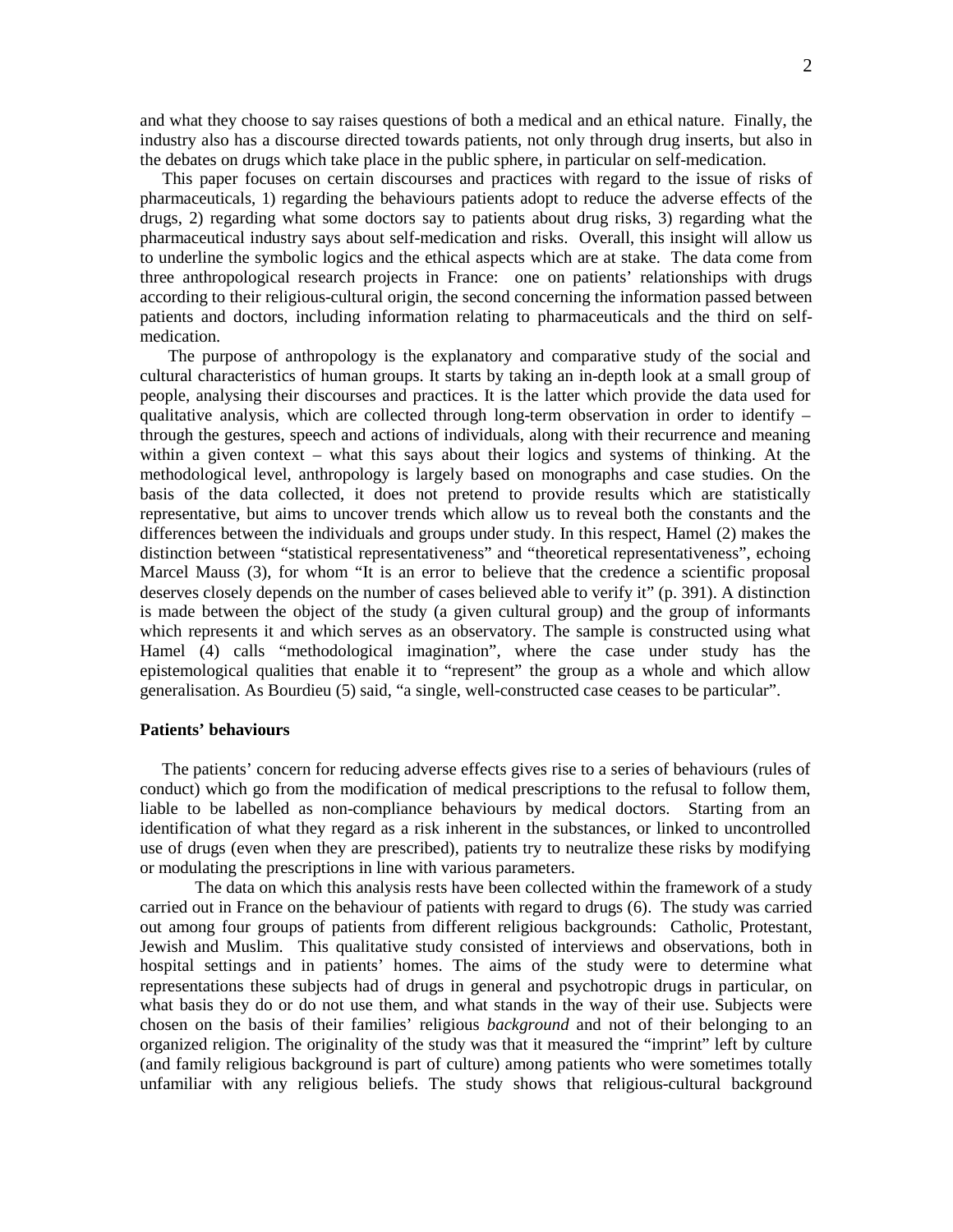influences representations about psychotropic drugs, about the body and about medical authorities through the espousal by individuals of the primordial values passed on in their families, a product of their cultural heritage. The research was carried out over a period of five years among 186 patients belonging to diverse socio-professional categories. This study does not pretend to define Protestant behaviour compared to Catholic, Jewish or Muslim behaviour, not just because the collected data have no statistical value, but also because it is not possible to totally separate the cultural variable from the other variables. The study has the more modest aim of revealing trends, which can be objectivised through the observation of recurrences within the same cultural milieu, here defined as the fact of having a common religious origin, and observed among persons of diverse social milieus. In this respect, patients from equivalent socio-professional categories were compared across those four cultural groups in order to neutralize the strictly sociological variable.

Risk-management techniques differ according to the patients, because they are in keeping with their cultural belonging, mobilizing various cultural representations. They take into account dimensions as varied as the nature of the prescribed drugs, the preservation of certain functions or organs, the quantity and the dosage of the drugs consumed.

Patients also try to limit the use of drugs suspected to have adverse effects on a given part of their body or on a given function or capacity. In this respect, although psychotropic drugs (be they neuroleptics, anti-depressants, tranquillizers or hypnotics) are reportedly consumed extensively in France  $(7)$   $(8)$  – an over-consumption which is largely explained by overprescription – there is a great deal of reluctance to take them, due to various types of fear: fear of physiological or psychological dependence, fear of changes in cognitive abilities, fear of a change in personality or of feeling sick.

Patients of Muslim origin express reluctance to take psychotropic drugs due to the harmful effects they suspect these substances to have on their body and on social behaviour through their deleterious effects on the heart. For instance, a teacher in electronic engineering considers that psychotropic drugs "act negatively on the heart and mind". "With such drugs, one is no longer responsible for what one does; one becomes mad", he says. This idea refers to a recurrent conception of the heart, which has a special quality for Muslim families, as witnessed by the people's daily behaviour. To understand why they show such specific behaviour regarding the heart, it is necessary to stress what the heart represents for Muslim families. There are many sentences in the Koran which refer to the idea that the heart is the seat of moral sense and reason, of moral and spiritual life. It is no mere coincidence that religious therapeutic objects (made of pieces of paper on which Koranic verses are written and wrapped in a piece of cloth) are frequently carried around the neck, over the heart, or that, on one occasion, a patient even took a cardiologist's prescription, made two holes in it and slipped a string through them in order to wear it around his neck, over his heart. The importance given to the heart can also be seen when a Muslim nurse decided to choose another doctor for her child because the first one did not listen to the baby's heart, or when a Muslim store manager considers that some doctors are not conscientious because they listen to patients' hearts through their clothes.

Just as we have seen with the heart, there are a certain number of behaviours which can be explained by the desire to preserve certain functions or organs of the body, to which the drugs are suspected of posing a threat. This is the case with people from other cultural groups who also have reservations about psychotropic drugs, albeit for different reasons. What must be noted here is that the undesirable (physical, social, psychiatric and behavioural) effects of medications are not the same for everybody, despite what is explicitly stated in pharmaceutical inserts.

Among Protestants, the reluctance to take psychotropic drugs is often due to a fear of the dependency they create. It is interesting to note that the refusal of dependency is a core value among Protestants and that it also influences their general wish to manage their illness, their prescriptions and their treatments in a totally independent fashion.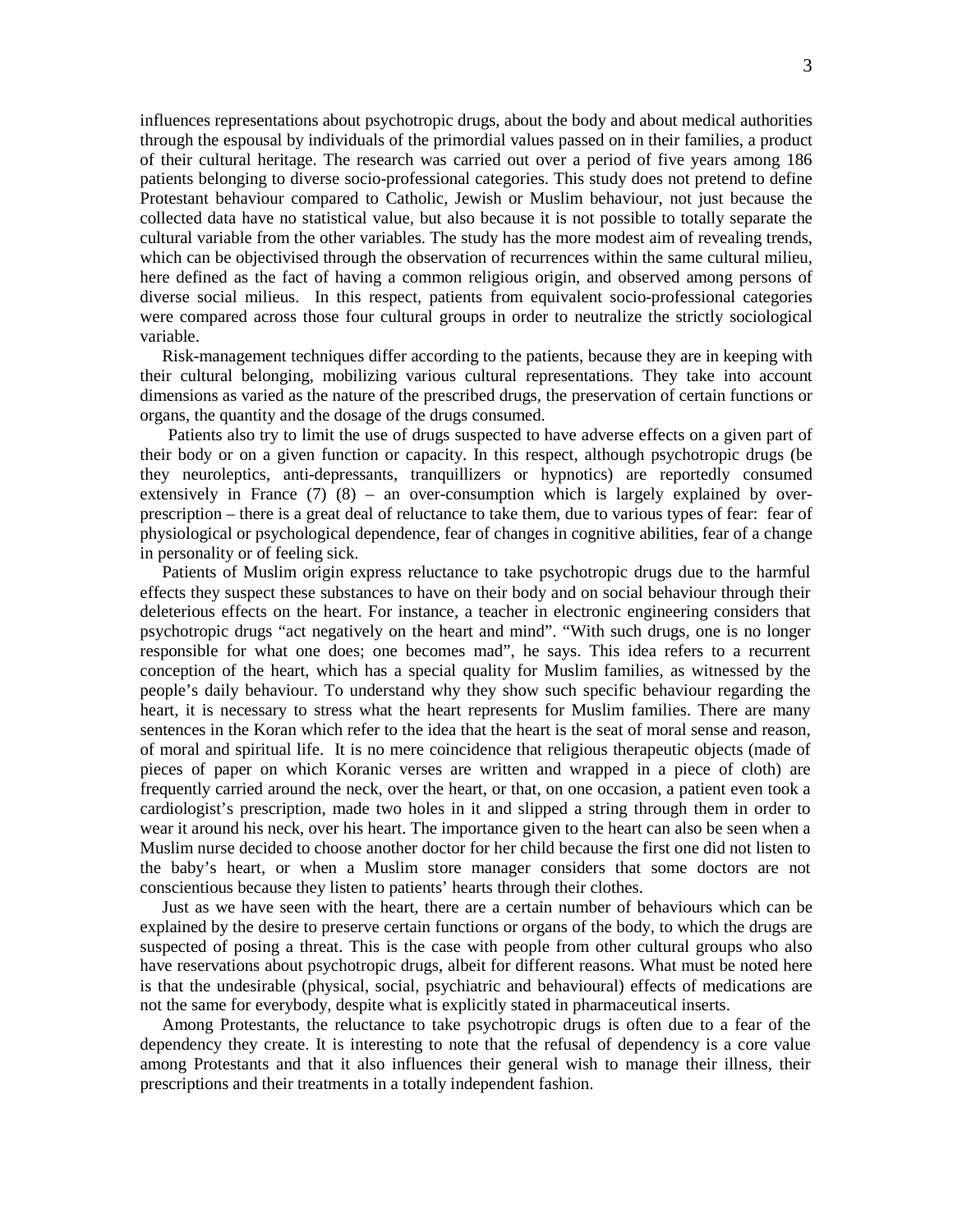Reluctance among Jews to take psychotropic drugs is related to fear of the loss of memory that prolonged taking of this type of medication might induce. Among Jews, whether they are believers or not, memory is a cardinal value that must not be endangered. The fact that memory is highly valued not only has something to do with the fact that religious instruction includes the obligation of memory since the destruction of the Temple, but can also be related to its links with History: remembering means protecting oneself. The history of persecutions experienced throughout the centuries and especially in the  $20<sup>th</sup>$  century has reinforced this injunction to remember and to be wary. The continued reference to memory recurs as a leitmotif in Jews' expression of the fear associated with taking psychotropic drugs. It must be stressed here that there is not always consistency between views and actual practices, in so far as patients sometimes take the drugs even when they are reluctant to do so. Yet even when they do take psychotropic drugs, many patients do not do it with a light heart, or else they try to diminish the doses of the prescribed drugs.

As we can see, all these dimensions bring into play both representations of the drug and representations of the person, and take into consideration the effects or the risks of drugs in their physical, psychic, behavioural and social aspects. But other logics can be noted, in any type of cultural group. Some choose to restrict the use of drugs to a certain number according to a logic which is not validated by doctors; patient vigilance here consists in limiting the number of pharmaceutical drugs to take in order to reduce risks of interaction, at the cost of a reinterpretation or a rearrangement of prescriptions. But this can also happen within the framework of self-medication, where patients decide to prevent the drugs they use from interacting negatively, and base their choice on a quantitative logic. For instance, one schoolteacher considers that the number of drugs used must be limited to 3: "as soon as one takes more than 3 drugs, there are risks of interference", she says. The iatrogenic risk here relates to the quantity rather than to the quality of the drugs. This is why when there are more than 3 drugs prescribed, she decides not to comply with the full prescription and chooses, from the list, a maximum of 3 which seem to her to be the most necessary.

Fear of the iatrogenic risks resulting from drug consumption causes some patients to refuse to practice self-medication, believing that the mix of drugs is dangerous, whereas on the other hand it is the need to be vigilant which leads other patients to want to acquire a medical understanding of drugs and to dream of software which might be used to see whether the drugs they wish to take are compatible.

Therefore, despite the supposedly high level of drug consumption in France, patients do not necessarily want to cumulate the drugs (that is to say to take the greatest possible number or quantity of drugs). Some patients prefer to ensure that the drugs they take suit their body and their being. Some patients have vigilance behaviours which consist in limiting the bad effects of drugs by trying to adapt them to their Self, according to logics which, once again, are not necessarily those of their doctors. This leads to a redefinition of dosages, which implies the recognition of a relationship between the drug and what the person is: fat or thin, strong or fragile, old or young, man or woman, etc., leading patients to either increasing or reducing the prescribed doses of drugs, dose reduction generally being motivated by the wish to reduce the harmful effects of drugs.

#### **Doctors' discourses**

Whilst patients are very keen to avoid the side-effects and risks of drugs, it is not rare for doctors to attempt to hide them. This leads us to consider doctors' discourses within the framework of the doctor-patient relationship (and therefore, in concrete terms, of the consultation) concerning the risks related to certain drugs, and the place given to the contents of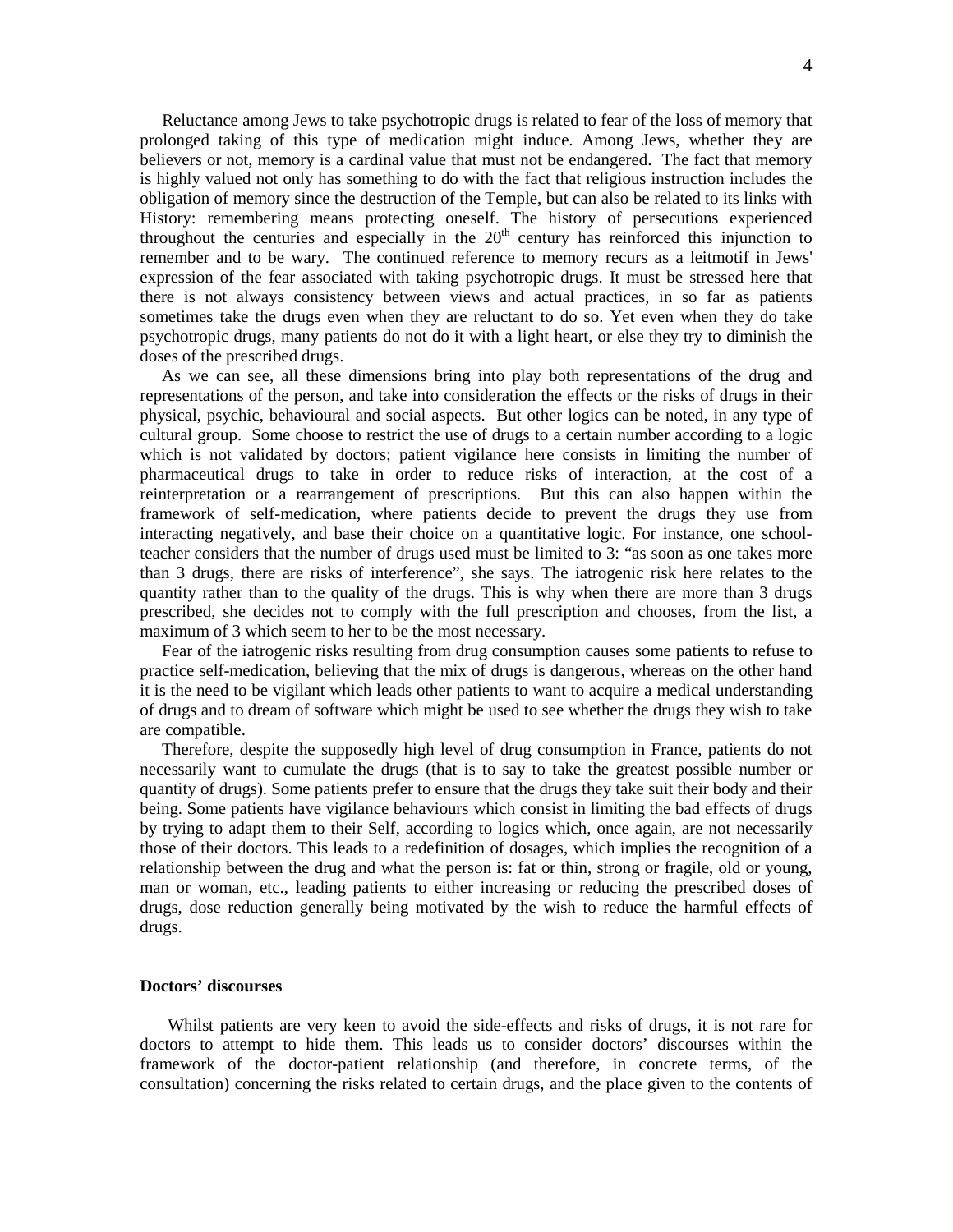the pharmaceutical insert, both in hospitals and in private consultations. On this point, the data collected come partly from the study mentioned above, within the framework of private consultations for all types of pathology, and partly from another study carried out on the issue of information exchanged between doctors and patients in hospital departments (oncology and internal medicine). It covered 80 patients (sixty with cancer and twenty with other pathologies including chronic inflammatory illnesses or autoimmune illnesses) of different ages (between 30 and 80 years old), of both sexes and from various socio-professional backgrounds. With the aim of the research being to highlight the logics and mechanisms at the root of information exchanges between doctors and patients, the investigation consisted in observing medical consultations and then separately meeting the doctors and the patients in order to see how the verbal exchanges were constructed and to decode the reasons and mechanisms of their acts and words.

Despite the Law on Patients' rights of March 4, 2002, guaranteeing patient information, the observation of consultations shows that not only do medical doctors not provide full and complete information on the risks of a treatment, but that they sometimes choose to conceal the possible effects of drugs from patients, or even to deceive patients about these effects so that there is no risk of this information discouraging them from taking the prescribed drug or causing them not to comply with the prescribed treatment. Adopting an ironic stance in relation to the "shared decision" model, one doctor takes umbrage at the legal obligation to tell a patient about the risks of the treatment: *"Why upset the patient when he might in any case die of renal or cardiac insufficiency if I do not give him the treatment? The shared decision system means shared anguish! We no longer have the right to prescribe cancerous drugs without telling patients, yet the risk is theoretical!"* Another doctor explains: *"With certain treatments there are risks for the kidneys; so I sometimes hide the side-effects of the drugs – for example, methotrexate can cause pulmonary fibrosis and with endoxan there's a problem after 30 years: there is a risk of leukaemia. There's no point telling them, or else they won't take the treatment!"*

Regarding treatments and their possible effects, we also observed forms of withholding information through the attitude of certain doctors who discouraged patients from reading the pharmaceutical instructions with the objective of encouraging compliance. "*You read too much*" was one doctor's reproach to a patient who was worried about the adverse effects mentioned in a drug's pharmaceutical insert, and about the quantity which he had been prescribed, which was greater than the dosage recommended in the insert. They tend not only to keep quiet about unpleasant side-effects so that such information does not discourage patients from taking the drugs and to ensure that they will be compliant, but sometimes even deny the information contained in the instructions. Indeed, some go so far as to assert that the content of inserts about possible effects is false, in order for the patients to submit to the prescription. What doctors choose to say to their patients about drugs varies widely, depending on the nature of the disorder being treated, but the dissimulation of the risks of certain drugs is found just as much in cases of benign pathologies as in serious pathologies. The practice thus consists in lying to the patient in the patient's interest, within the framework of a doctor-patient relationship which remains paternalistic.

Here we approach the issue of the ethics of information. Our objective is not to comment on the ethical nature of the behaviours that are examined here - the ethical aspect of the issue of information and truth is very widely discussed in existing literature (9) (10). On the other hand, it is important to stress the place taken by ethics in doctors' justifications for their practices, since some doctors choose to hide the effects of drugs from the patients – or even to lie to them on this subject – in order to not alarm them and with the aim of not jeopardizing their compliance, referring to what they consider to be ethical professional behaviour. This situation leads to confrontation between the two logics - ethics of care versus ethics of information – that they say they follow. Doctors justify such an attitude in the name of the necessity of patient compliance, which constitutes a kind of paradox, both logical and ethical, since it is in the name of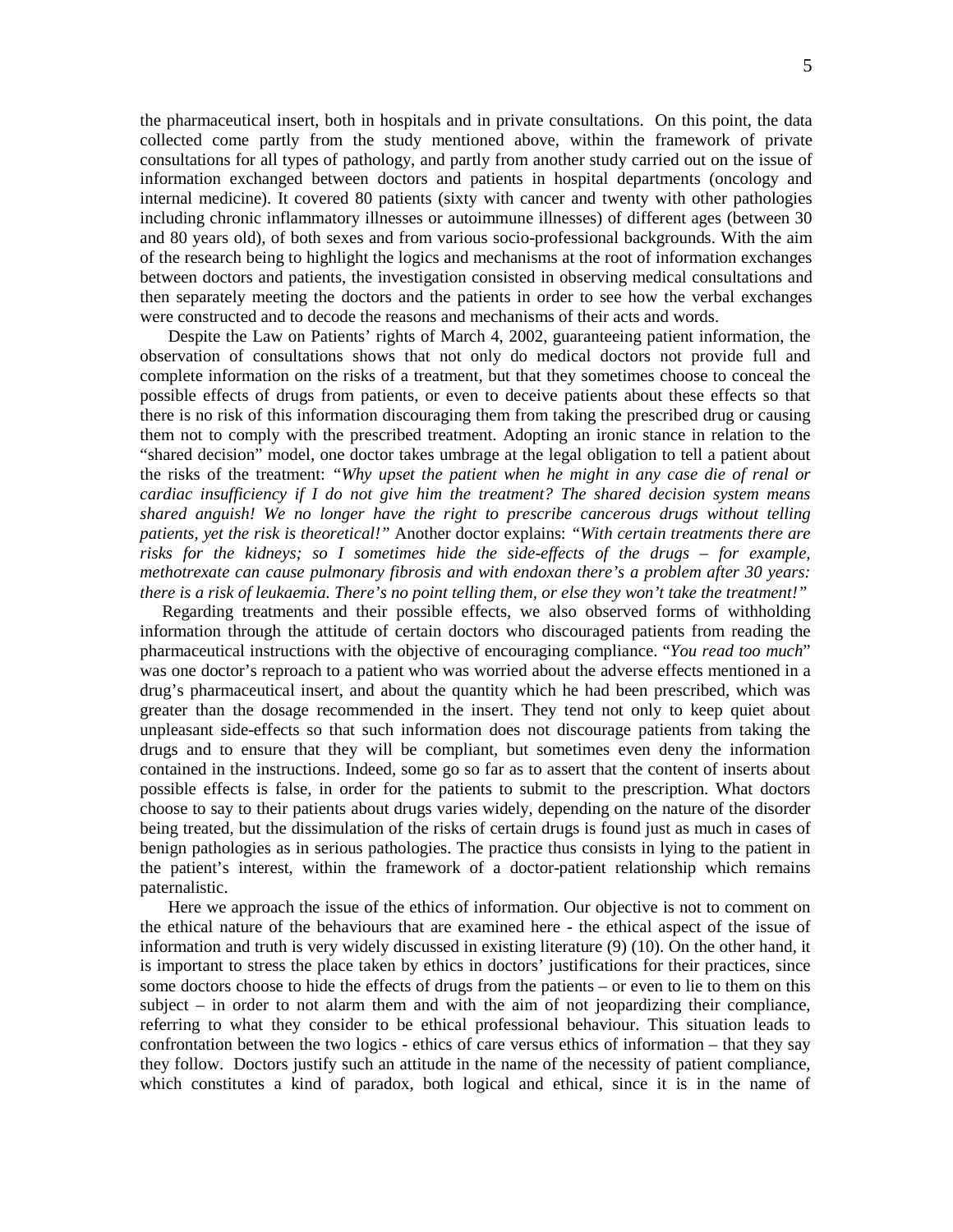compliance − identified as being in the patient's interest − that doctors adopt a behaviour which is contrary to patient information on drugs and on their possible effects.

#### **The industry's discourse**

Another social actor must also be taken into consideration in this context: the pharmaceutical industry. Directly related to the issue of safety, it must be noted that the scandals which arose around drugs such as Vioxx resulted in patients mistrusting the industry's discourse. Just as patients have learnt to mistrust doctors because they know them to often dissimulate facts, some patients are distrustful of the pharmaceutical industry when they know that risks have been hidden. They want to be "enlightened" in accordance with the modern notion of "patients" rights", and think that they should be clearly informed of any drug-related risks, especially when they need to resort to self-medication.

But now we come to what interests us most – the pharmaceutical industry's discourse regarding self-medication in relation to the issue of safety. The pharmaceutical industry − represented in particular by AFIPA (*"Association Française de l'Industrie Pharmaceutique pour une Automédication responsible*", which means "French Association for the pharmaceutical industry for responsible self-medication") and LEEM ("*Les Entreprises du Médicament*", that is "The Pharmaceutical Companies") – support the development of self-medication, which they define as "the spontaneous non-prescribed purchase of drugs at a pharmacy" (11). Moreover, the industry is generally in favour of free access to drugs (that is to say over-the-counter drugs). But, just like the authorities, the industry defends pharmacists' monopoly on the distribution of drugs and advocates "encouraging doctors to assist in the promotion of self-medication", in order to "allow them to supervise their patients' drug consumption".

Beyond the economic motives which are obviously at stake here, the industry is also attempting to take a stance at a human and philosophical level, by declaring that it is necessary to encourage "responsible self-medication" in order "to satisfy people's increasing desire to take care of themselves and to be responsible for their health" (12), echoing the view of the Ministry of Health who declared, when promoting self-medication, that it is willing to "accompany patients in their will to be the actors of their health" (13).

Analysis of the industry's discourses in this debate shows the extent to which it differs from the point of view of doctors, who are often opposed to self medication, precisely because of the risks involved. The situation is one in which the pharmaceutical industry presents itself as the defender of users, affirmed in their autonomy, making the patients "responsible" individuals, asserting their rights and their competences. However, there is one flaw in their discourse which shows that they do not have complete confidence in the ability of patients to be vigilant with regard to drugs. We can perfectly understand that, commercially speaking, it is desirable that patients buy drugs and preferably ask the pharmacist rather than taking what they think they need from the medicine cabinet at home. Yet whilst we might accept that the consumption of drugs without checking with the pharmacist may involve certain risks, the demonization of the family medicine cabinet testifies to the wish that patients stop using it, even though the medicine cabinet may contain what is appropriate for their problem. The patient's competence and aptitude for vigilance is here called into question. Just like public policies, the industry is sending patients a somewhat contradictory message, recognizing their competence regarding vigilance towards drugs, whilst at the same time denying any such competence.

#### **Concluding remarks**

The anthropological perspective doesn't seek to impose a normative judgment on the phenomena it studies. But the analyses of behaviours and discourses of the social actors which are